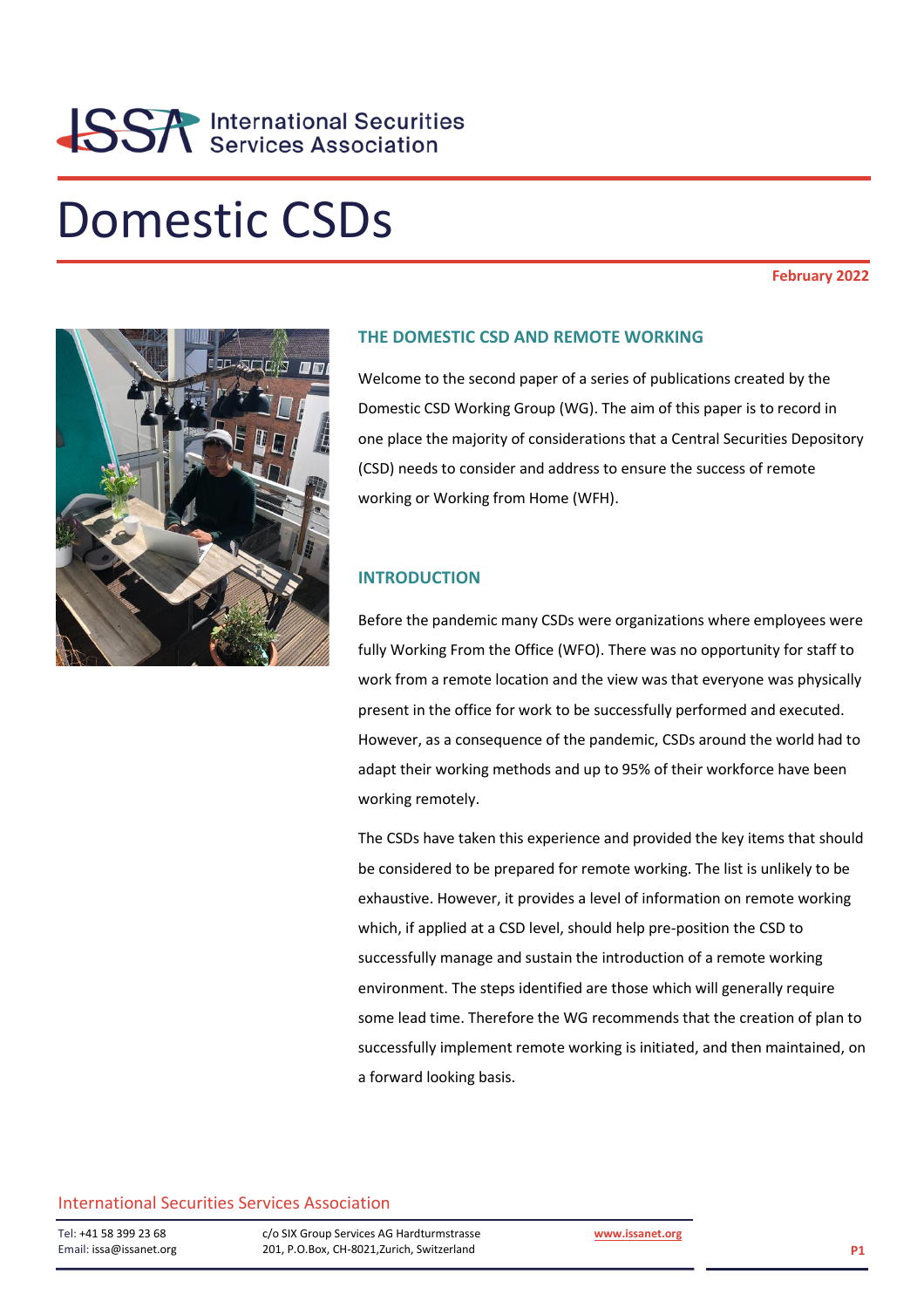### Domestic CSDs

**The Domestic CSD and Remote Working**

#### **ORGANIZATIONAL & PERSONNEL ISSUES**

This section provides guidance on the actions that a CSD should consider to ensure that both the staff and the management of a CSD have the best experience of remote working and that expectations are transparently aligned.

#### **Employee Focused - CSD**

- 1. While this is best practice in any circumstance, with the implementation of remote working it is particularly key that CSDs should ensure that the leadership is visible and is seen to be active and continuing to lead the organization despite the regulatory, time and personal pressures. This helps employees remain emotionally connected to the organization and helps both retention and a sense of purpose.
- 2. Remote work should be designed properly. Additions to contracts with employees should be issued including the work rules and requirements for the remote workplace and equipment. These should be accompanied by general recommendations to the staff on topics such as ergonomics.
- 3. In some circumstances remote work is limited and has to be performed within specified countries or regions due to tax, regulatory or licensing requirements. This potentially impacts both recruitment and remote working. These restrictions should be explained to the employees and form part of the working agreement.
- 4. Staff should be aware that certain set of statistics from monitoring systems are available for managers. In a remote working environment these are likely to be reviewed more frequently to ensure training can be given where needed, whereas in the office managers can literally see when employees are struggling. Transparency that the metrics are being used should overcome staff concerns of Orwellian supervision. The CSD should decide whether these metrics are always available to managers or only on request and explain that to staff in an adequate manner.
- 5. The schedule of remote work is unlikely to be the same for all functions and should be determined based on the capabilities of the business processes of each specific department.
- 6. It is up to the CSD to agree where the responsibility for the organization of the workplace, with a remote work format and everything necessary for work, lies with the employee or employer. E.g. the CSD should provide a laptop but the employee must provide the desk and a private location within the home to work from.

#### **Employee Focused – Staff**

1. In normal circumstances employees should be able to initiate the possibility of their (partial or full) remote work and coordinate their schedule with their direct supervisor. The supervisor should agree the schedule and coordinate the transition to a remote format based on the needs of the department.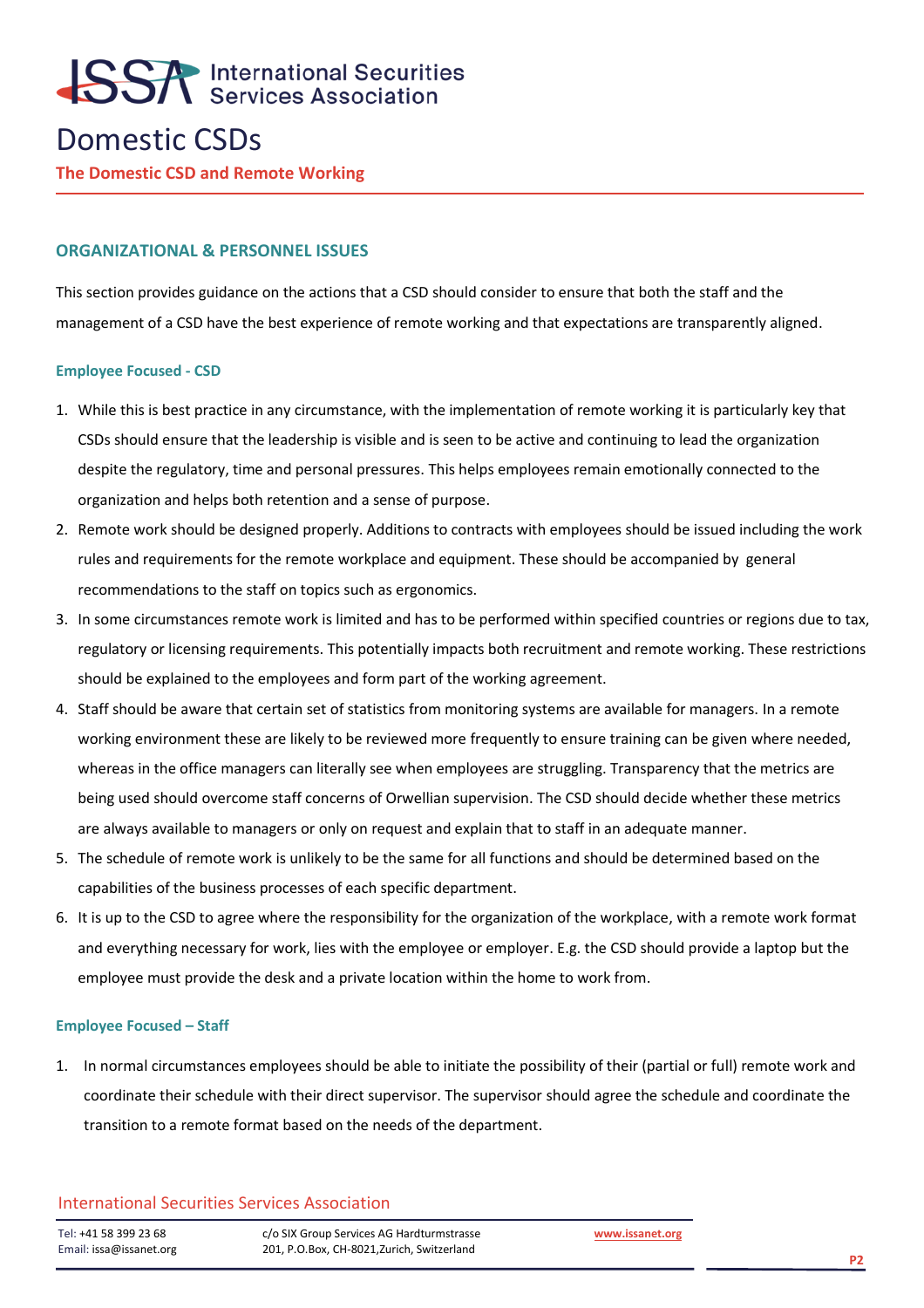### Domestic CSDs

#### **The Domestic CSD and Remote Working**

- 2. Employees must ensure, before commencing remote work, that they have a stable internet connection that allows them to fully perform the official duties without violating internal regulatory documents and company requirements, as well as information security rules. The CSD should take all the necessary measures to provide secure access points and VPN connections.
- 3. The employee should have the right, in agreement with the direct supervisor, to come to the office outside the planned schedule in case of production necessity.

#### **Operational Accommodation**

- 1. It is recommended that the organization has a formal Teleworking Manual clearly defining and documenting processes and procedures, both of a technical nature relating to the role and expected behaviours in foreseeable circumstances such as loss of home internet connection. One element of the manual should be designed to raise awareness of the increased cyber threats from WFH. These include:
	- Antiquated, personally owned devices used for WFH may lack solid security controls and must be maintained with the latest patches and updates.
	- Devices may be shared among family members, including schoolchildren, who are less likely to be aware of potential hazards on the internet.
	- Heightened vulnerability to social engineering attacks, such as phishing, due to employees' distraction or changing routines and processes.
- 2. The CSD must ensure that it is monitoring and actively managing any key person dependencies, ensuring multiple people can perform the role by cross-skilling of team members to ensure ability to execute in need.
- 3. The CSD should implement heightened intra-day monitoring of operational activities by different functions to allow resource reallocation if necessary.

#### **Mental and Physical Wellness**

- 1. Ensure that the staff are capable of taking time for recreation even if it has to be mandatory, especially when the remote work is forced upon the employee due to a pandemic and business demands are high. This can be achieved through a comprehensive departmental Human Resources plan (including tracking leave), monitoring of screen time and ensuring that mandatory block leave is maintained.
- 2. Managers should establish consistent daily wellness check-ins with staff members and encourage the staff to leverage CSD provided ongoing training in wellness topics. This training can be provided either by the CSD if it has the competence or via an external supplier.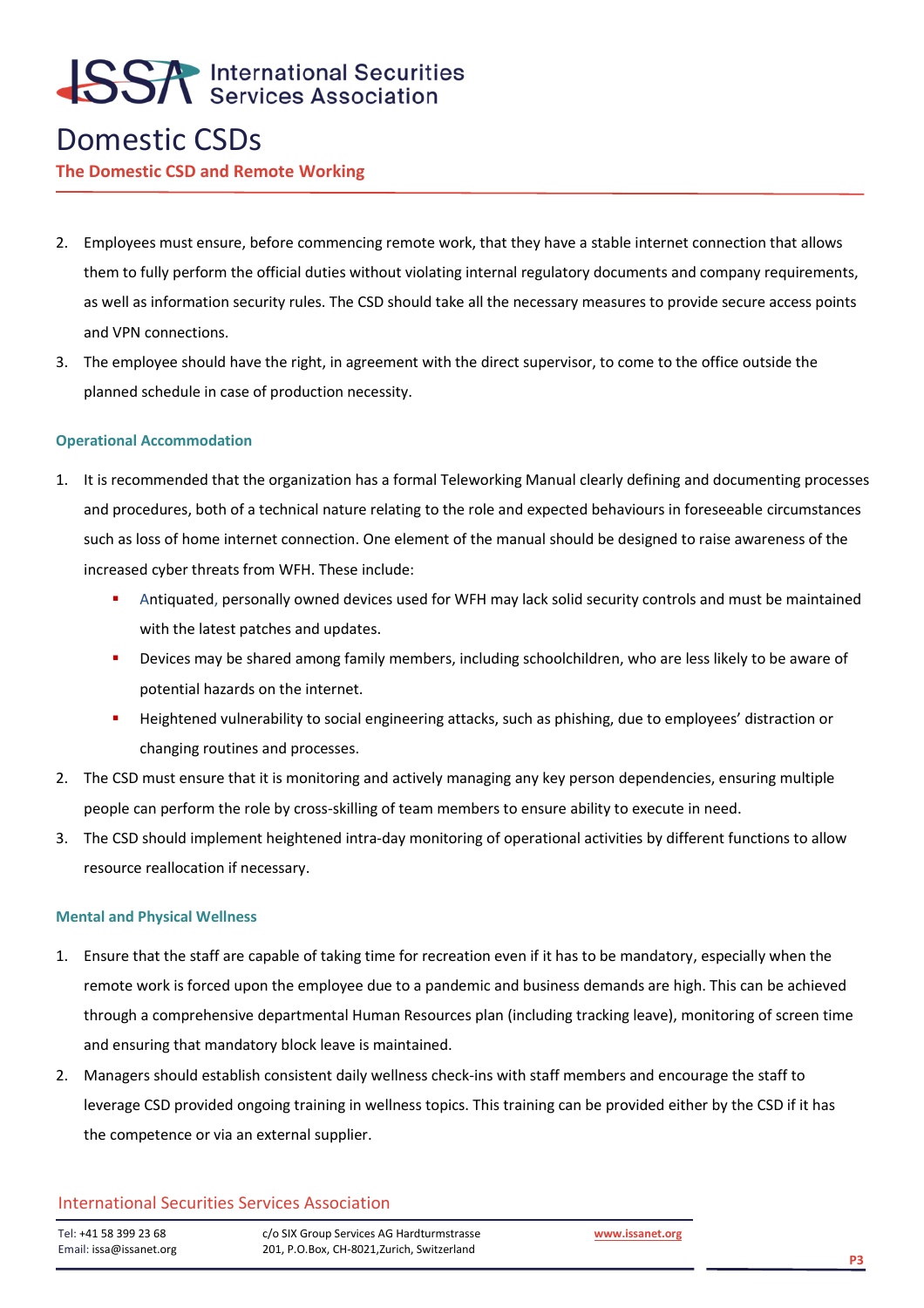### Domestic CSDs

#### **The Domestic CSD and Remote Working**

- 3. Consider remote psychological counseling and psychosocial risk factors and other risks and offer counselling as needed, especially as part of a return to the office strategy.
- 4. The CSD should try to make remote life more engaging by running such things as virtual:
	- Nutrition month / healthy breaks events
	- Quality of life talks
	- **E** Teleworking contests such as "Quarantined panoramas"
	- **■** The value of coffee

#### **TECHNICAL REQUIREMENTS**

This section provides guidance on the actions that a CSD should consider to ensure that the security, especially cyber security, of the CSD is maintained or enhanced and those actions it should consider to enhance its technological capabilities. Remote working is not a free option - major capital expenditure investment in remote / mobile working devices and mobile device managers are recommended, however it is a capability which may help in retention and recruitment.

- 1. It should be clearly understood by all staff and especially suppliers to the CSD that WFH brings unique cyber risks to bear on the CSD's operations.
- 2. The CSD should set rules that should be implemented by staff and suppliers to reduce the surface area of this risk. It is recommended that adherence to these rules is tested.
- 3. Additional cyber / information security training for all staff members and how to secure their home network and data, tailored to remote working topics should be rolled out.
- 4. A Network Access Control solution should be implemented i.e. use of remote intranet capability. This solution should provide assurance to the organization by giving visibility and control, allowing knowledge of who comes into the domain (Network) wirelessly (WLAN), direct physical access (LAN) and - most importantly - from the internet (VPN). The solution should give a high level of control to the IT team to monitor and profile users as they access resources in the Datacenter.
- 5. The IT team should consider retiring Adaptive Security Appliance (ASA) in favour of a Unified Threat Manager. In summary for non-technical readers an ASA is a layer 3 and layer 4 firewall. UTM stands for Unified Threat Management, meaning it performs layer 3 and layer 4 firewalling but also has the capacity (much larger storage, more RAM, and faster CPUs) and capability (with licensing, usually) to go beyond and may filter up to layer 7. UTM appliances are required when not only a firewall is needed but also the ability to filter spam, geo-filter, web filtering (blocking sites by category) etc., i.e. UTM is more capable especially if staff are WFH.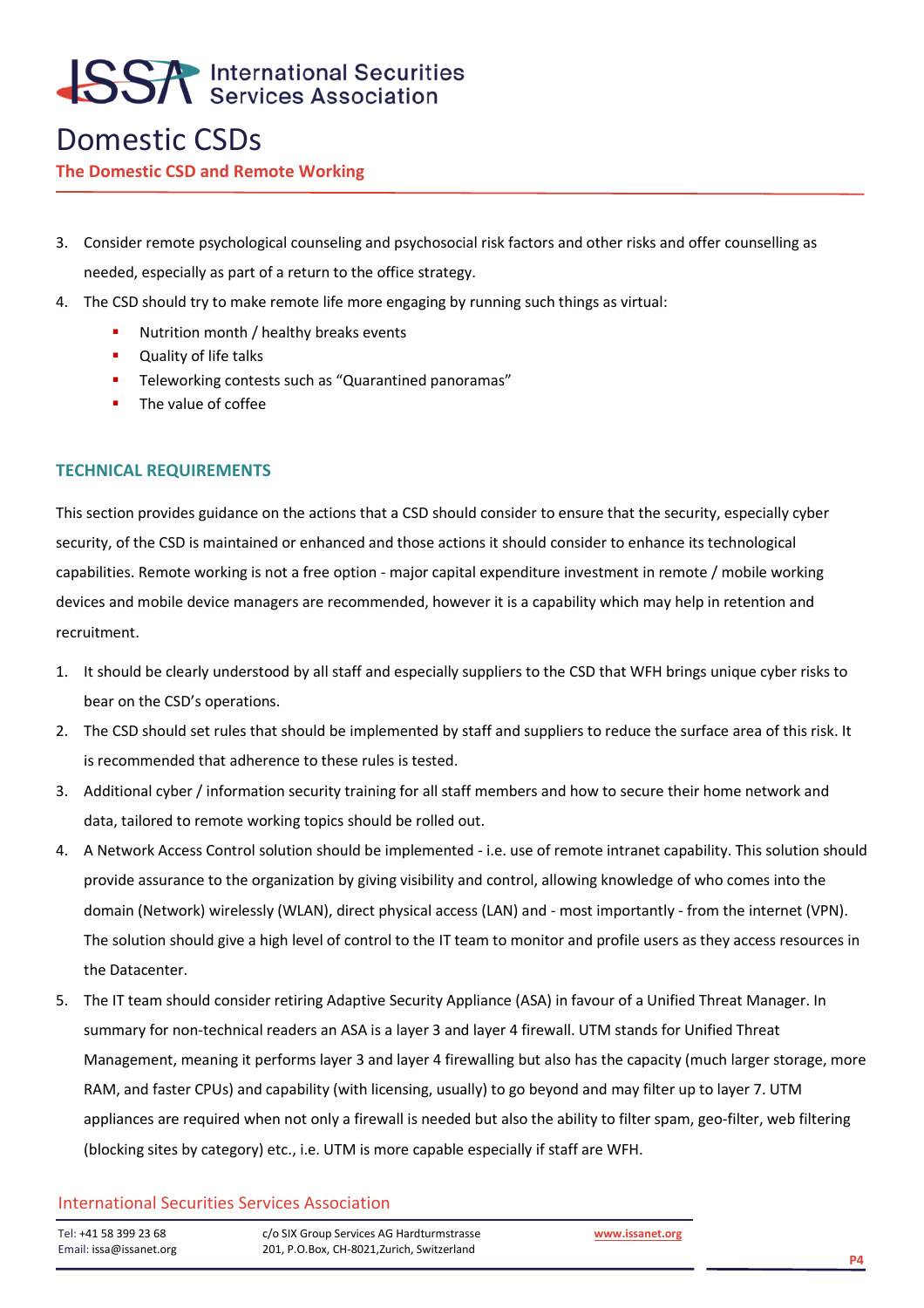### Domestic CSDs

#### **The Domestic CSD and Remote Working**

- 6. The IT team should increase bandwidth resources to manage network traffic
- 7. The CSD should establish
	- electronic (emails) document classification and enforcement by implementing a Data Leak Prevention tool to monitor data that traverses in and out of CSD domain
	- tools/software to enable remote working such as MS 365, electronic signatures, and cloud services
	- **■** two-factor authentication that should be considered mandatory in most circumstances.
- 8. Remote access to be granted taking into account the requirements of security and data encryption. It is recommended that a VPN solution is used to increase productivity as employees can work from anywhere and anytime by accessing corporate files and applications securely via a virtual private network. By encrypting data in transit, a VPN secures the connection to the remote server.
- 9. For employees working with assets, access should be permitted only using double validation checks, in case of an emergency by an additional solution.
- 10. The IT Security department should prevent the increase in privileged access grants to users or administrators and consider creating new forms of privileged access for smaller subsets of applications.
- 11. The CSD should ensure that the operating system and software used on the computer from which remote work is carried out is still supported by the manufacturer. The automatic update installation mode must be enabled. Updates and the transition to a new software version should occur immediately after their release by the manufacturer. The employee is obliged to independently ensure that updates are installed in a timely manner if they are using a personal device to connect to the CSD.
- 12. Within the CSD, continuation and monitoring of hygiene practices patching, versioning, user management, mandatory updates, password changes - are essential to allow safe working in the office and these are especially needed to reduce the risk surface area when allowing remote working .
- 13. The work account on the computer should not be used to access prohibited resources, and this should be clearly laid out in the manual and contract.
- 14. It should be highlighted to employees that the use of company equipment for personal use can lead to the introduction of vulnerabilities. For example where an organization's staff allow their work devices to be used by their children for home schooling and downloading programmes or unsecure documents, this has the potential to introduce vulnerabilities and children are less questioning of launching an executable programme.
- 15. Anti-virus software must be installed and activated on the computer. In addition, automatic updating of the anti-virus databases must be ensured and the CSD must periodically check that the anti-virus databases are up to date.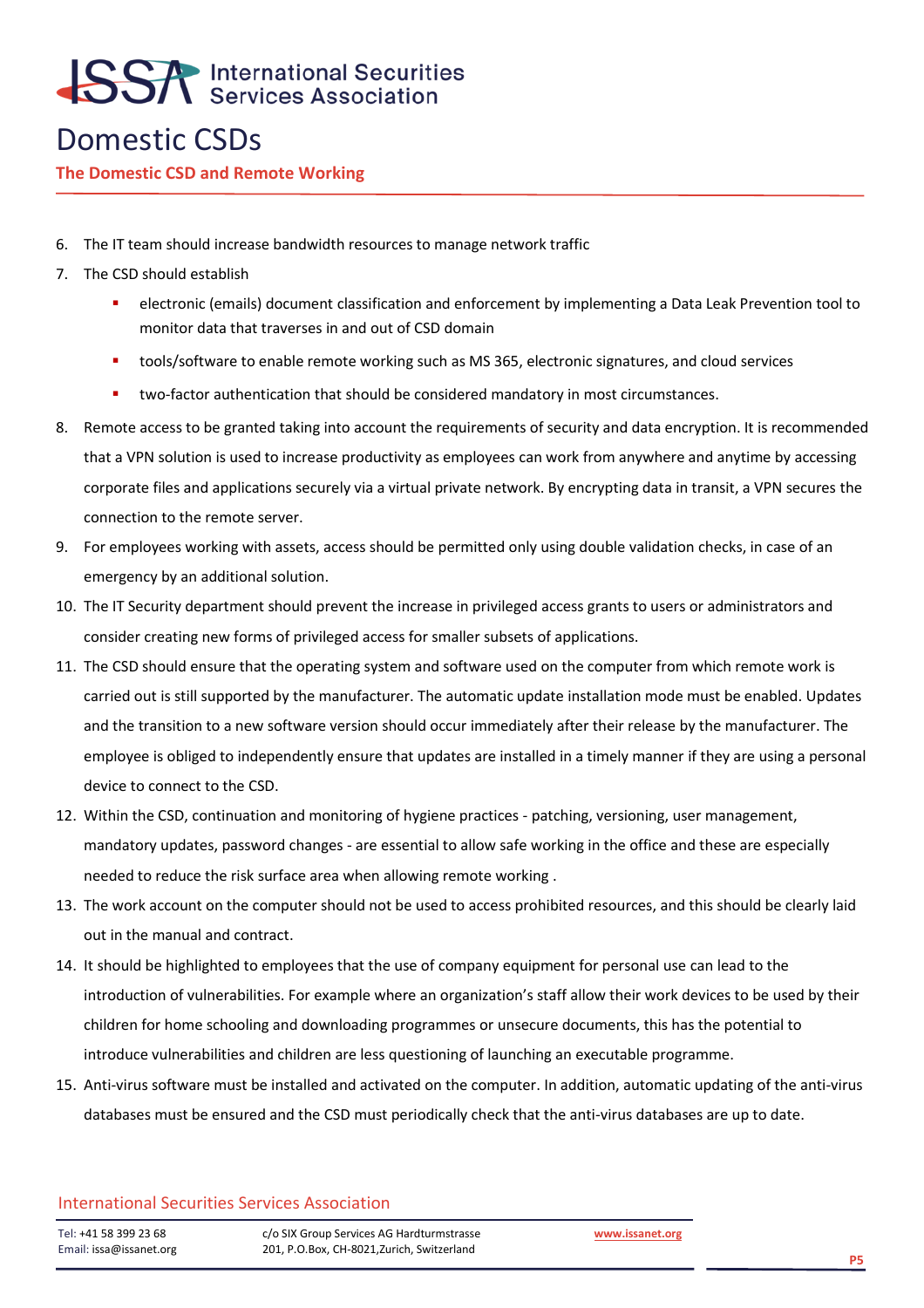### Domestic CSDs

**The Domestic CSD and Remote Working**

- 16. Work on the computer must be carried out under a separate account that does not have local administrator rights.
- 17. During the absence of an employee at the workplace, the computer must be blocked from extraneous actions. The computer should be automatically locked for inactivity (e.g. for a period of 5 minutes), followed by the requirement of a password to unlock.
- 18. Any means of remote access to the computer must be removed or deactivated.
- 19. It is recommended that there should be increased monitoring of network traffic and connections to the organizational systems and enhancements of data protection mechanisms are made.
- 20. If signs of a possible cyber threat from an employee's computer are detected, remote access should be restricted for the employee. In case of non-compliance with information security requirements, remote access should be suspended and consideration should be given to whether the employee should lose of the right to work remotely and consequently should work in the office on a permanent basis. The potential consequences should be clearly documented in the contract (see above).
- 21. The appropriate updates should be made to the organizations information security policies by the Enterprise Risk Management Unit to accommodate remote working requirements.

#### **SET UP AND INTERNAL COMMUNICATIONS**

This section provides guidance on the actions that a CSD should consider to ensure that the staff have visibility and leadership during this potentially confusing time. It also addresses some of the challenges of returning to the office after potentially a long period away.

- 1. Communication should be a key facet of leading through crisis and a sustained WFH set-up. There is no one singular answer but aspects that CSD Management should consider are:
	- Video capsules / events focusing on the staff needs
	- **EXECTER 19 Leadership newsletters covering both the successes and challenges and thanking individuals or teams for** particular triumphs
	- E-Leader manual helping middle and junior managers learn the skills to help them perform
	- Creation of start of day and end of day virtual "huddles" to allow people to ask for help or advice and ensure distribution of key tasks
	- Resource an emotional management and quality of life programme
	- **•** Rolling out a remote work implementation survey every two months to understand the challenges and morale of the team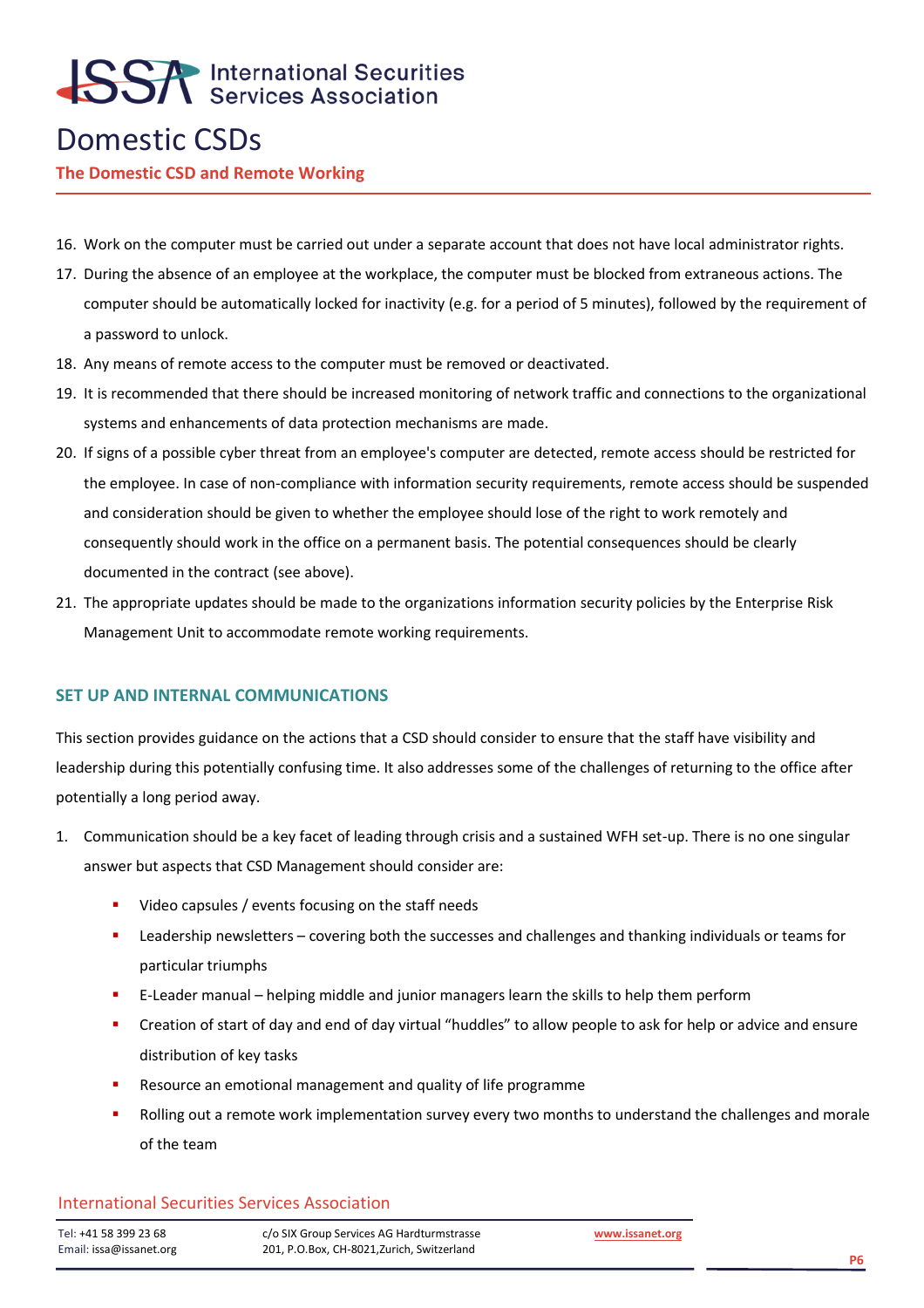

### Domestic CSDs

**The Domestic CSD and Remote Working**

#### **BACK TO THE OFFICE**

Returning to the workplace after prolonged absence increases the stress on a person and the organization. Some recommendations to allow a simpler return to the office strategy with inbuilt resilience include:

- 1. Prevention kit delivery ensuring staff have the necessary confidence to return to the workplace before they even come to the office as they have the required Personal Protective Equipment (PPE) for travelling etc.
- 1. If possible Anti-COVID/influenza vaccine could be offered.
- 2. Bipartisan team should organize the return to work with transparent goals and criteria.
- 3. If the circumstances warrant it, it is recommended 50% of staff are off site on a rostered basis.
- 4. Review, update and publish both:
	- Covid emergency protocols and
	- **•** prevention and control measures.
- 5. Establish and publish the rules of office attendance i.e. only vaccinated staff onsite, high risk staff remote etc.
- 6. Implement transport rules for all those attending the office such as maximum 4 lift share, PPE on public transport
- 7. Where possible offset/restrict hours in the office to avoid rush hours
- 8. Management should consider whether catering can be safely provided or staff should bring food from home.
- 9. As teams return to the office the CSD should promote prevention measures (screens and elevator rules) and take engineering (desk spacing) and organizational measures to ensure that the workplace feels safe. Adopt regular cleaning and disinfection measures.
- 10. Provide personal protective equipment and ensure its effective use
- 11. Monitor the health of those who work in the office
- 12. Limit visitor access and ensure the highest level of care is used and where visitors must attend ensure PPE is mandatory
- 13. Paying a high degree of attention to laptops and other portable devices when are taken outside of remote working places (to prevent the risk of robbery or accidental destruction)